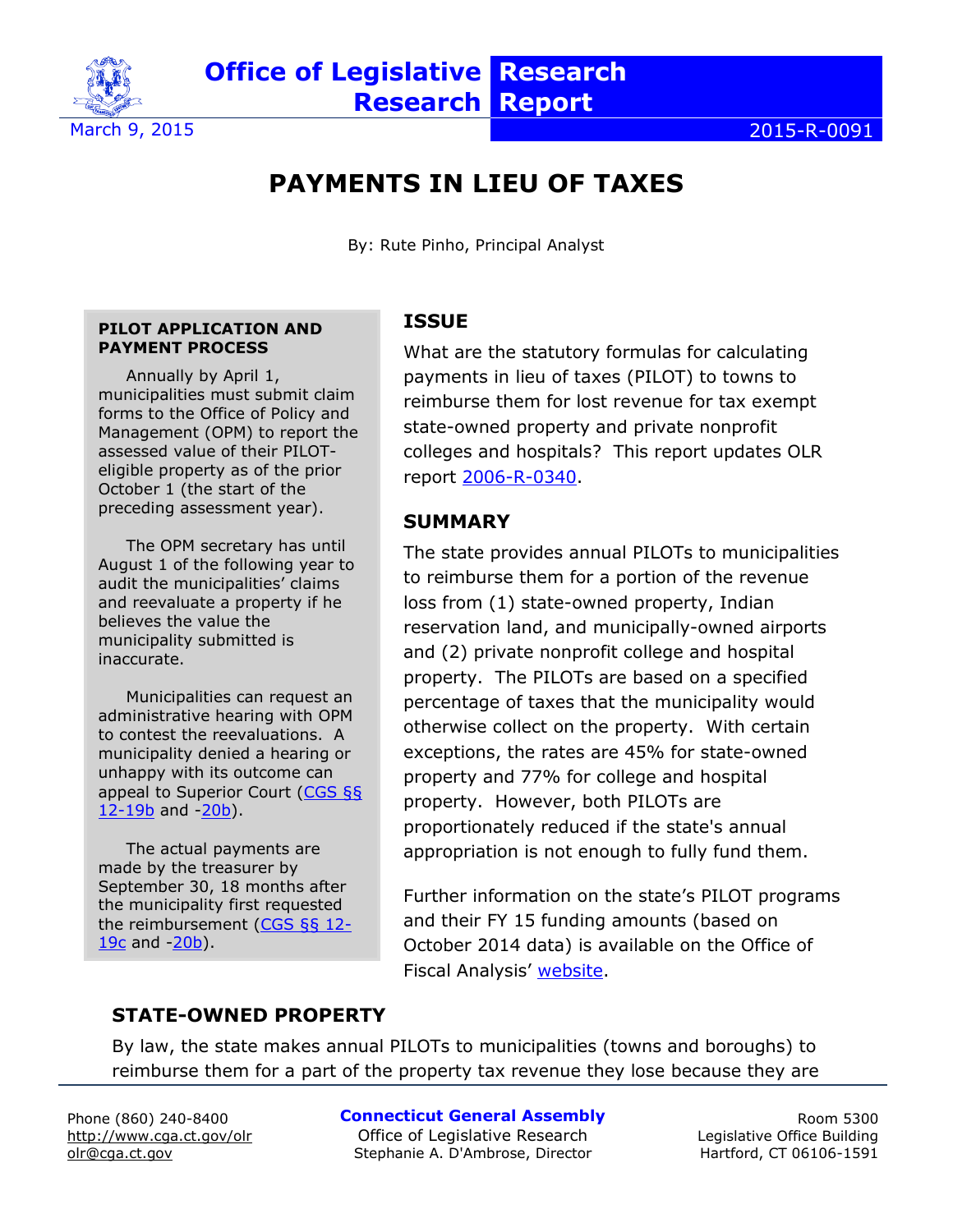not able to tax (1) state-owned real property (including highway administration or maintenance property, but not highways and bridges); (2) Indian reservation land; and (3) municipally-owned airports ( $CGS \,$ § 12-19a). The PILOTs are based on a specified percentage of taxes that the municipality would otherwise collect on the property, but are proportionately reduced if the state's annual appropriation is not enough to fund the full amount. Table 1 shows the statutory PILOT rates by type of property.

#### **Table 1: Statutory PILOT Rates for State-Owned and Other Specified Types of Property**

| <b>Type of Property</b>                                                                                                                                                                            | PILOT (% of<br>lost revenue) |
|----------------------------------------------------------------------------------------------------------------------------------------------------------------------------------------------------|------------------------------|
| Correctional facility or juvenile detention center                                                                                                                                                 | 100%                         |
| John Dempsey Hospital permanent medical ward for prisoners                                                                                                                                         | 100%                         |
| Mashantucket Pequot reservation land (1) designated within 1983<br>settlement boundary and (2) taken into trust by the federal government<br>for the Mashantucket Pequots on or after June 8, 1999 | 100%                         |
| Land in any town where more than 50% of the land is state-owned <sup>1</sup>                                                                                                                       | 100%                         |
| <b>Connecticut Valley Hospital</b>                                                                                                                                                                 | 65%                          |
| Mashantucket Pequot reservation land (1) designated within the 1983<br>settlement boundary and (2) taken into trust by the federal government<br>for the Mashantucket Pequots before June 8, 1999  | $45\%^2$                     |
| Mohegan reservation land taken into trust by the federal government                                                                                                                                | $45%^{2}$                    |
| All other state-owned real property <sup>3</sup>                                                                                                                                                   | 45%                          |
| Municipally-owned airport                                                                                                                                                                          | 45%                          |

 $1$ Voluntown is the only municipality that qualifies under this provision. It also receives an additional \$60,000 PILOT for state-owned forest land [\(CGS § 12-19b\(b\)\)](http://cga.ct.gov/current/pub/chap_201.htm#sec_12-19b).

 $2$ The 45% PILOT rate is phased in over five years, from FY 13 to FY 17, and is not subject to proportional reductions until FY 17.

 $3$  Beginning in FY 15, the four towns (Windsor Locks, Suffield, East Granby, and Windsor) receiving specific annual payments from the Connecticut Airport Authority for Bradley International Airport property no longer receive state PILOTs for such property.

## **PRIVATE NONPROFIT COLLEGES AND HOSPITALS**

The state also provides PILOTs to municipalities to reimburse them for a portion of the taxes that would have been paid on tax-exempt real property owned by private colleges and hospitals. Unlike the state-owned property PILOTs, which the state